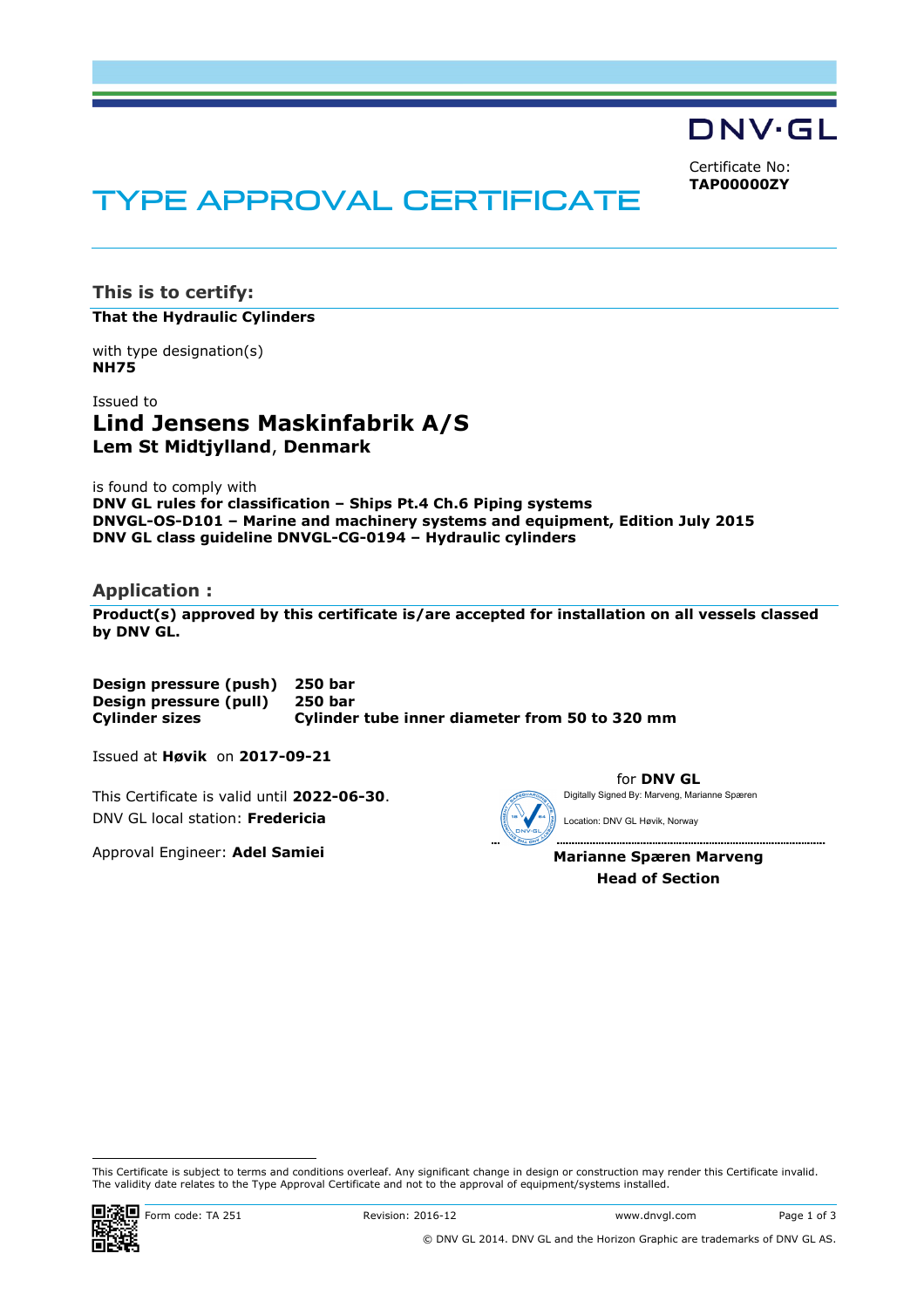Job Id: **262.1-008811-5**  Certificate No: **TAP00000ZY**

#### **Product description**

Hydraulic cylinder type NH75 with End eye connections in the rod side, and flanged connections, trunnion mounting or end eye connections in the cylinder part. Material

- Cylinder: E355+SR according to EN10305-1 or EN10305-2
- Rod Material: 20MnV6/E470 accoridng to EN10294-1

1.4418/1.4542 accoridng to EN10088-1 & -3

- End cover: S355J2 accoridng to EN10025-2
- Stuffing box: S355J2 accoridng to EN10025-2
- End Eye: S355J2 accoridng to EN10025-2

All dimensional data shall be in accordance with drawings and tables mentioned in the "Type Approval documentation" part of this certificate.

## **Application/Limitation**

Hydraulic cylinders covered by this certificate are approved for general use for 250 bar maximum working pressure and for -20°C to +80°C temperature range.

This type approval does not cover the following use of the cylinders:

- Subsea applications
- Steering gear / water jet steering
- Cleating application where the Rules require a mechanical lock of cleats.

If the cylinders are going to be used for above mentioned applications, they are subject to case by case approval.

Materials for the pressure containing parts (cylinder tube, piston rods and end covers) are to meet Charpy V-notch energy values of minimum 27 J at minimum design temperature (-20°C).

Manufacturing, workmanship and testing of each cylinder shall be done according to DNVGL-CG-0194. Each hydraulic cylinder is to be hydraulically pressure tested to 375 bar before paint or any coating is applied on the cylinders.

Each cylinder is to be certified by DNV GL Surveyor as outlined in DNVGL-CG-0194. A product certificate shall be issued by the DNV GL Surveyor for each cylinder.

Materials for cylinder tube, piston rod, end covers and end eyes shall be delivered with 3.1 material certificates (according to EN 10204 or equivalent).

Welding shall be in accordance with DNV GL Ship Rules Pt.2 Ch.4. A welding workshop approval certificate issued by DNV GL shall be in place for hydraulic cylinders delivered to DNV GL ship classed vessels.

The trunnion mounting location has been considered in the worst case due to buckling calculations. Since the maximum stroke is calculated for the worst case of the trunnion mounting, change of its placement is acceptable. Reference is made to drawing 10000167324 rev.01 dated 2017-06-28.

#### **Type Approval documentation**

| Drawing number/title                               | Revision | Date       | <b>Status</b> |
|----------------------------------------------------|----------|------------|---------------|
| 10000163445                                        | 01       | 2017-06-28 | Type approved |
| 10000163869                                        | 01       | 2017-06-28 | Type approved |
| 10000163903                                        | 01       | 2017-06-28 | Type approved |
| 10000163905                                        | 01       | 2017-06-28 | Type approved |
| 10000164039                                        | 01       | 2017-06-28 | Type approved |
| 10000167324                                        | 01       | 2017-06-28 | Type approved |
| Table 1 of sketch document no. 10000163445         | 01       | 2017-06-28 | Type approved |
| Table 1 & 2 of sketch document no. 10000163869     | 01       | 2017-06-28 | Type approved |
| Table 1 & 2 & 3 of sketch document no. 10000163903 | 01       | 2017-06-28 | Type approved |
| Table 1 & 2 & 3 of sketch document no. 10000163905 | 01       | 2017-06-28 | Type approved |
|                                                    |          |            |               |